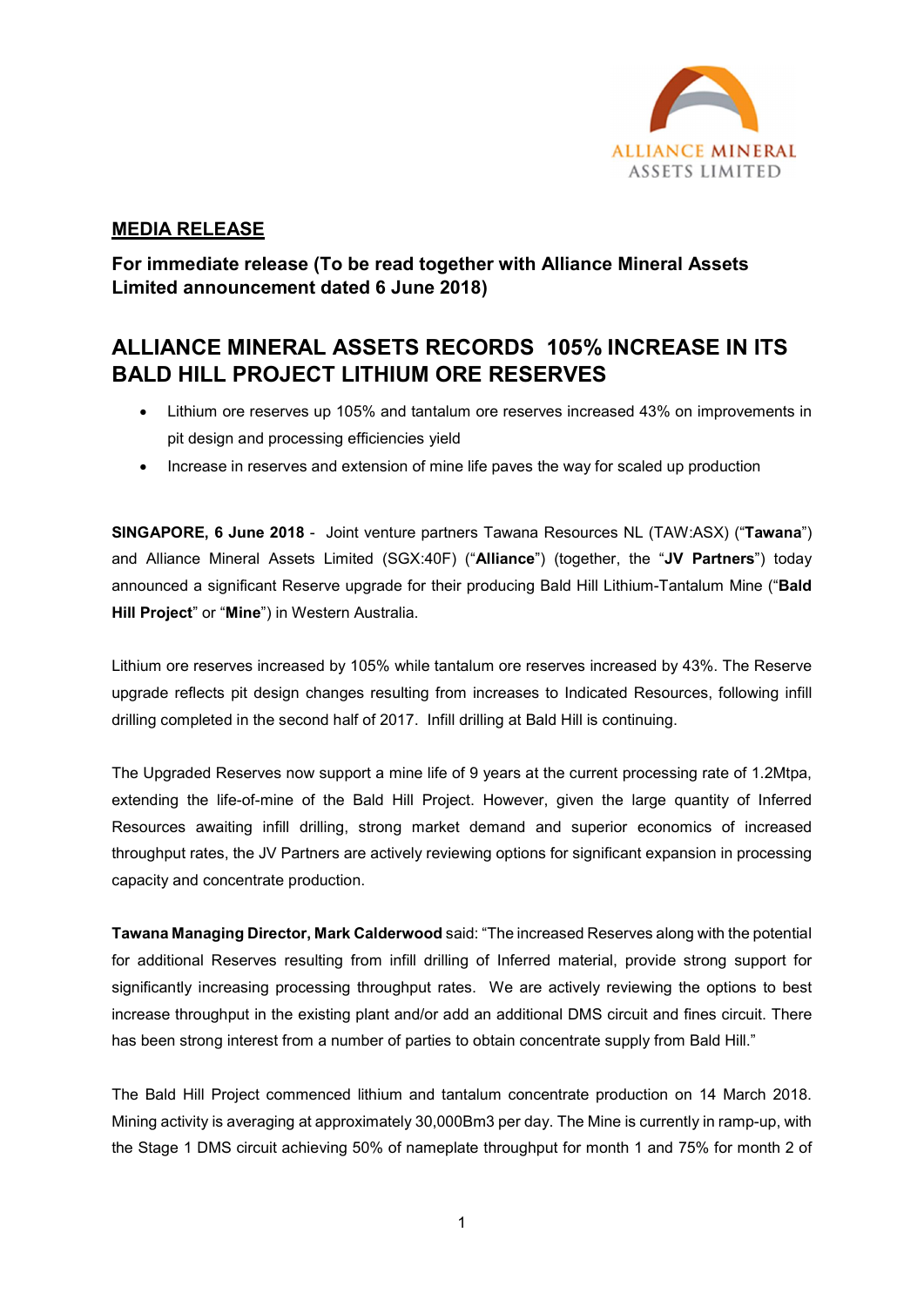ramp-up, producing a premium and high-quality lithium concentrate. The Tantalum pre-concentrate recoveries from the lithium circuit are also exceeding initial expectations.

Two shipments of lithium concentrate were completed in May 2018, and the next shipment is anticipated to occur in late June or early July 2018 with the exact shipment date and quantity still to be determined

Mr Calderwood added: "With our revised resource estimates and increased production output, together with more potential extensions to the life-of-mine in the future, we expect the Bald Hill Project to achieve sustainable growth that will create lasting value for shareholders."

 $\sim$  End  $\sim$ 

#### About Alliance Mineral Assets Limited

Alliance Mineral Assets Limited ("Alliance") is a potential leading producer of ethically sourced lithium and tantalite concentrate through the development of mineral resources at its Bald Hill Project which encompasses the Bald Hill Mine, processing plant and an extensive tenement portfolio in the Eastern Goldfields of Western Australia.

Listed on the Catalist Board of the Singapore Exchange Securities Trading Limited on 25 July 2014, Alliance, being a joint venture partner of Bald Hill project, shared a complete processing and beneficiation treatment plant, infrastructure and working licenses.

On 10 April 2017, Alliance entered into a lithium rights joint venture agreement and subsequently on 18 April 2017, entered into a Bald Hill Joint Venture Agreement with a wholly-owned subsidiary of Tawana Resources NL for the development, mining and production of the mineral resources at Bald Hill.

#### About the Bald Hill Project

The Bald Hill Mine is in the southeast of the Goldfields-Esperance Region of Western Australia, approximately 105km south-southeast of Kalgoorlie. Kalgoorlie is the main hub in the region providing access to the Project which can be accessed from Perth by air, rail and road.

The principal road access to the Project is via the (sealed) Coolgardie-Esperance Highway (National Highway 94), and then the Binneringie Road from Widgiemooltha, a distance of 65km of unsealed shire road. The Project is approximately 350km by road from the Port of Esperance.

The Mine currently consists of an open pit, a Dense Media Separation and Spiral Circuits, waste rock dumps, stores, a camp (including administrative and living quarters) and associated infrastructure. Lithium concentrate is hauled via Binneringie Road to the Port of Esperance. Tantalum concentrates will be packed into 205L drums and/or bulka-bags and exported via Fremantle in standard shipping containers.